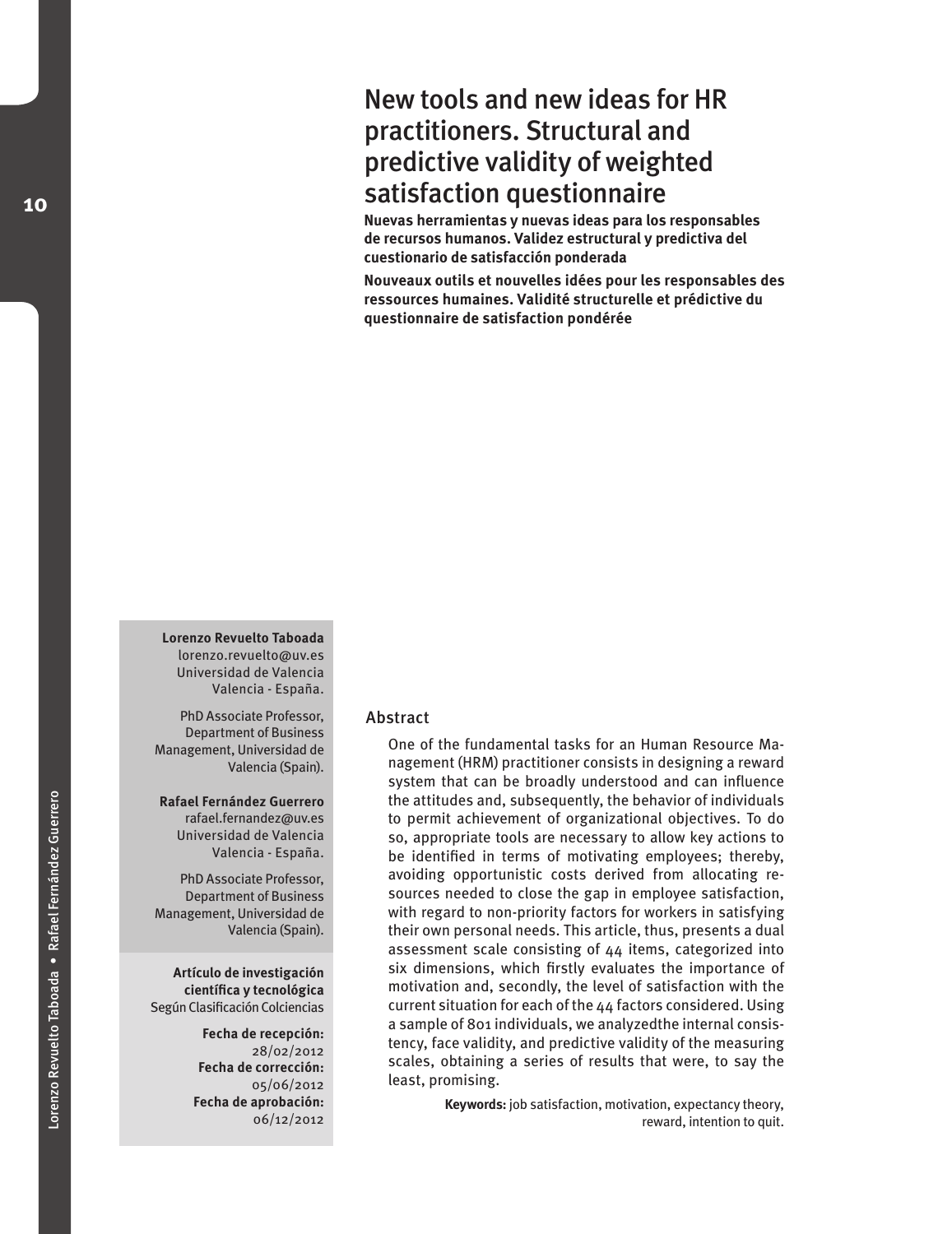### **Nuevas herramientas y nuevas ideas para los responsables de recursos humanos. Validez estructural y predictiva del cuestionario de satisfacción ponderada**

**New tools and new ideas for HR practitioners. Structural and predictive validity of weighted satisfaction questionnaire**

**Nouveaux outils et nouvelles idées pour les responsables des ressources humaines. Validité structurelle et prédictive du questionnaire de satisfaction pondérée**

### Resumen

Una de las tareas fundamentales de los responsables de la Dirección de Recursos Humanos (DRH) consiste en diseñar sistemas de recompensas, capaces de influir en las actitudes y en los comportamientos de los individuos para facilitar el logro de los objetivos organizativos. Para ello, necesitan contar con herramientas que les permitan identificar prioridades de actuación a la hora de motivar a sus empleados, evitando asumir costes de oportunidad derivados de dedicar recursos a cerrar la brecha en términos de satisfacción, respecto a factores no prioritarios para el trabajador, a la hora de satisfacer sus necesidades. Este artículo presenta una doble escala de evaluación compuesta por 44 ítems, encuadrados en seis dimensiones, en la que se valora, en primer lugar, la importancia como motivador y, en segundo lugar, el nivel de satisfacción con la situación actual, respecto a los 44 factores considerados. Utilizando una muestra de 801 sujetos, se analiza la consistencia interna, validez aparente y predictiva de las escalas, obteniéndose resultados, cuanto menos, prometedores.

**Palabras clave:** satisfacción laboral, motivación, teoría de las expectativas, sistemas de recompensas, predisposición a abandonar.

### **Nouveaux outils et nouvelles idées pour les responsables des ressources humaines. Validité structurelle et prédictive du questionnaire de satisfaction pondéré**

**New tools and new ideas for HR practitioners. Structural and predictive validity of weighted satisfaction questionnaire**

**Nuevas herramientas y nuevas ideas para los responsables de recursos humanos. Validez estructural y predictiva del cuestionario de satisfacción ponderada**

### Résumée

Une des taches fondamentales des responsables de la Direction des Ressources Humaines (DRH) est la conception de systèmes de récompenses, capables d´influencer les attitudes et les comportements des individus pour faciliter la réussite des objectifs organisationnels. Pour cela, il faut compter avec des outils qui permettent d´identifier les priorités d´action au moment de motiver les employés, pour éviter de prendre en charge les coûts d'opportunité. Ceux-ci sont dérivés de l´utilisation de ressources visant à fermer l´écart en termes de satisfaction, en relation avec des facteurs non prioritaires au moment de la satisfaction des besoins. Cet article présente une double échelle d´évaluation, composée par 44 items encadrés en six dimensions, où l´on évalue, en premier lieu, l´importance en tant que motivateur, et en second lieu, le niveau de satisfaction avec la situation actuelle. On a utilisé un échantillon de 801 individus, on a analysé la cohérence interne, la validité apparente et prédictive des échelles, et on a obtenu des résultats prometteurs.

**Mots clef:** satisfaction au travail, motivation, théorie des attentes, systèmes de récompenses, prédisposition à abandonner.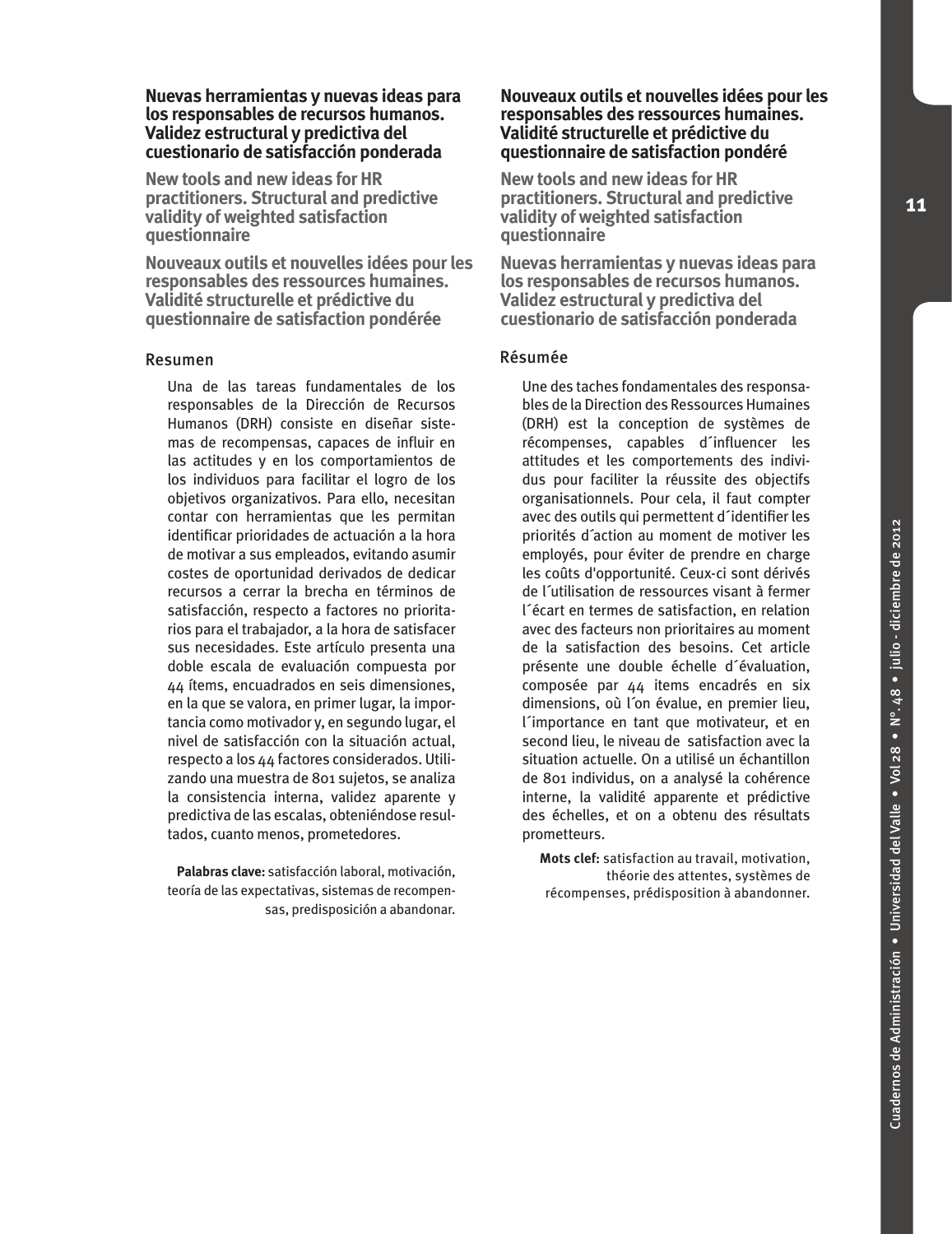## **New tools and new ideas for HR practitioners. Structural and predictive validity of weighted satisfaction questionnaire**

## 1. Introduction

Job satisfaction probably constitutes the most studied construct in behavioral literature. Since the middle of the 20<sup>th</sup> century, a great deal of attention has been paid to this field not only by researchers, but also by CEOs and managers. Its importance lies in the effect that the level of job satisfaction an employee has on other variables that may significantly affect an organization's performance. Broad consensus is noted on the negative relationship existing among job satisfaction, employee turnover, and intention to quit (Blau, 1993; Bluedorn, 1982; Firth, Mellor, Moore & Loquet, 2004), and absenteeism (Clegg, 1983; Dalton & Mesch, 1991). Dissatisfaction can, therefore, bear significant costs in relation to training, recruitment, inefficiencies in the learning curve, productivity loss, clients lost, etc., (Brown & Mitchell, 1993, Tziner & Birati, 1996). Significant correlations have also been found among satisfaction, burnout rates, and psychological and physical health (Bacharach, Bamberger & Conley, 1991; Jex & Gudanowsky, 1992; Lee, Ashford & Bobko, 1990) of employees; correlations that highlight the other potentially harmful effects of job dissatisfaction.

On the other hand, positive relationships have been identified among job satisfaction and organizational commitment (Firth *et al*., 2004; Mathieu & Zajac, 1990), citizenship behavior (Motowidlo, 1984; Organ & Ryan, 1995), and the quality of services in terms of customer satisfaction (Fosam, Grimsley & Wisher, 1998; Rafaeli, 1989). The expected positive relationship between job satisfaction and job performance is still open to question. Three theoretical positions can be found in the literature: satisfaction causes performance, performance causes satisfaction, and satisfaction and performance are related only under certain conditions because various moderating factors (reward contingency, perceived equity, pressure for production, situational constraints, self-esteem, degree of job fit, etc.,) may affect the relationship (Jones, 2006; Pretty, McGee & Cavender, 1984).

Nevertheless, it can be concluded that the importance of studying the phenomenon of job satisfaction cannot be ignored. Obtaining information regarding what areas present greater levels of dissatisfaction can help to detect where problems lie and gear hu-

man resources and organizational policies to meet the needs of employees as a way of improving organizational performance. As Saari & Judge (2004, p. 403) state, "organizations need HR practitioners who know how to develop effective and research-based employee attitude measures, understand and derive valuable insights form the data, and use the results to improve employee attitudes and job performance and help lead organizational change". To assume this role with guarantees, HR practitioners need to rely on adequate tools.

For this reason, the objective of this study consists in validating an instrument that provides an assessment of employees' job satisfaction by taking into account what factors are valued most by employees in their jobs. This can endow organizations with instruments that enable them to identify the needs of employees they should attempt to cover as a priority to improve attitudes and, from that point on, behavior and organizational performance.

To do so, the study is organized in the following manner. Firstly, the concepts of motivation and satisfaction are reviewed, as well as the relationship between them, by using expectancy theory as the fundamental reference point (Porter & Lawler, 1968; Vroom, 1964). The second section contains a deeper analysis of human needs and the role of rewards as motivational drivers and behavioral moderators, as well as the description of the steps followed to create the motivation/satisfaction questionnaire and the justification in terms of the items contained therein. The third section describes the methodology used to validate the questionnaire. In the fourth section, we comment on the results, which were encouraging, to say the least, with regard to internal consistency and structural and predictive validity. The final section presents the main conclusions and limitations of the study and proposals for future research.

## 2. Theorethical backgroud

## 2.1. Motivation, satisfaction, and expectancy theory

Probably the most used research definition of job satisfaction is that of Locke (1976, p. 1304) who defined it as a "pleasure or positive emotional state resulting from the appraisal of one's job or job experiences". Satisfaction comes from compa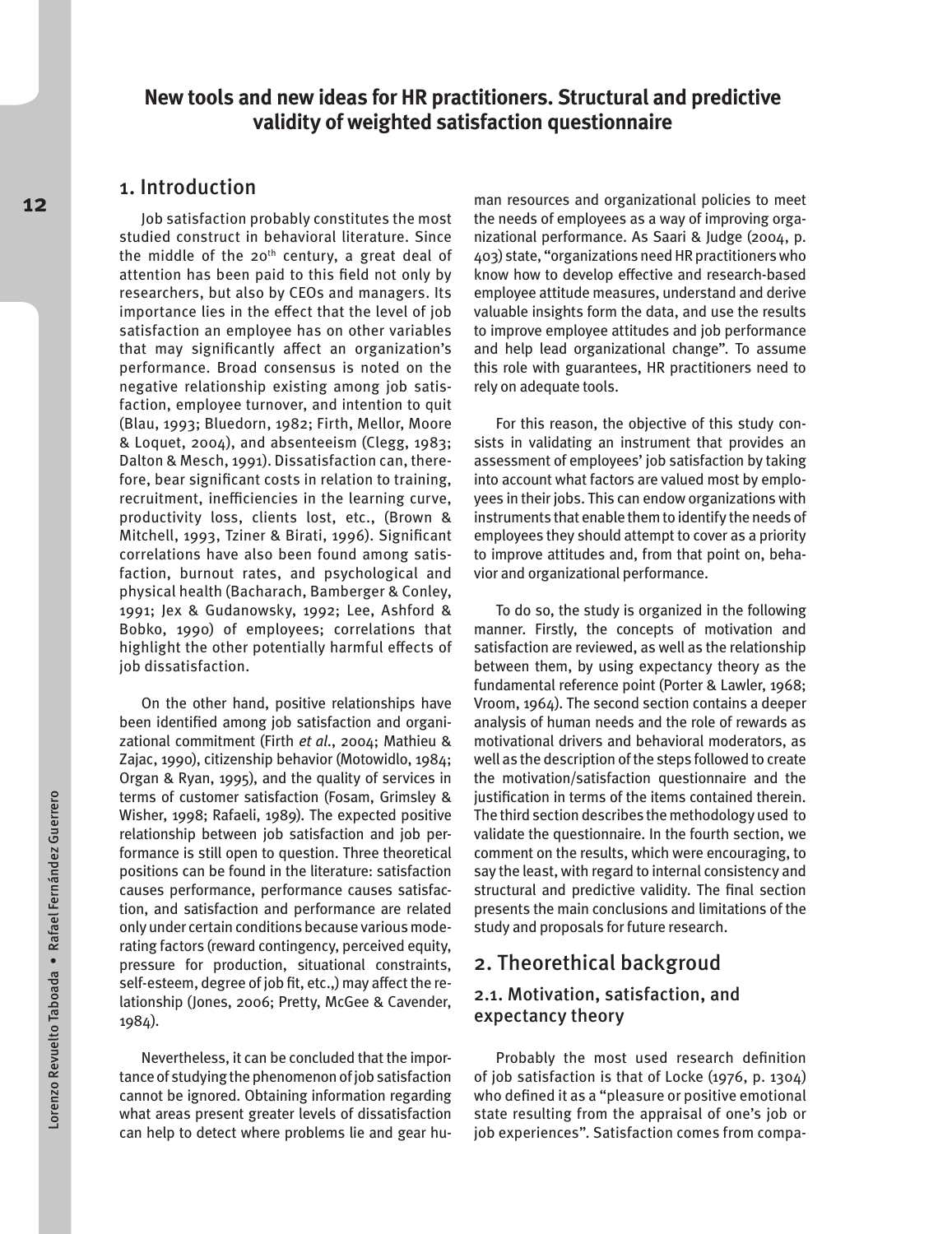ring expectations, in other words, the rewards that are perceived as being adequate and the rewards that are actually obtained (Lawler, 1975). Employees expect some rewards depending on their contribution, and their satisfaction will be even greater when their individual needs are satisfied. Job satisfaction is also understood in terms of the balance-imbalance of contributions and rewards in relation to other individuals or reference groups, as established in the equity theory (Adams 1963; Huseman, Hatfield & Miles, 1987). References used to compare and analyze a person's own work situation are not necessarily, or at least, not exclusively found within the organization. Individuals can analyze their current situation in relation to a previous one or a future hypothetical situation if they feel they have other work opportunities. Nevertheless, levels of satisfaction also depend on factors beyond an organization's control, like personality traits (Judge, Heller & Mount 2002; Kirkman & Shapiro, 2001). All of this means that limited possibilities exist for an organization to intervene

to influence attitudes and, from that point on, the conduct of employees.

It is necessary to specify and distinguish the relationship between satisfaction and motivation. Whilst job motivation refers to behavioral dispositions that represent the choice, strength, and intensity of a type of behavior, satisfaction constitutes a feeling towards a job and the consequences derived from it for the subject. As we can see in Figure 1, motivation can be understood as an individual's internal process that triggers a type of behavior, or at least the propensity to act, aimed at achieving the satisfaction of personal needs. Dissatisfaction plays the role of kick starting the motivation process and satisfaction is the expected consequence of motivated behavior. Employee conduct can lead to achieving, or not, rewards that can satisfy the needs that had originally been the cause of the behavior. Given that the motivational process is dynamic, there is a learning process that means that the level of satisfaction reached as a result of behavior will affect future behavior and the type of stimulus that will activate it.



One of the key tasks encountered by human resource management consists in creating suitable conditions through a series of interrelated HR policies and practices, so that individuals feel motivated and involved in the business project and in carrying out individual tasks associated with their job. This means making sure a level of compatibility exists between satisfying the needs of individuals and achieving organizational objectives. As we can see, multiple ways of intervening are available. If we take the expectancy theory as a reference point (Porter & Lawler, 1968; Vroom, 1964), the type of behavior is conditioned by motivational force, which is the product of valence, expectation, and instrumentality.

With regard to valence, a value the individual assigns to different rewards, human resource mangers have to constantly assess the suitability of the reward system (not only intrinsic but extrinsic) offered by the firm by using the key information of what needs and preferences their employees have. It is obvious that people differ in their motivation, but furthermore, what motivates people now will not necessarily motivate them in the future. This is why we should seek to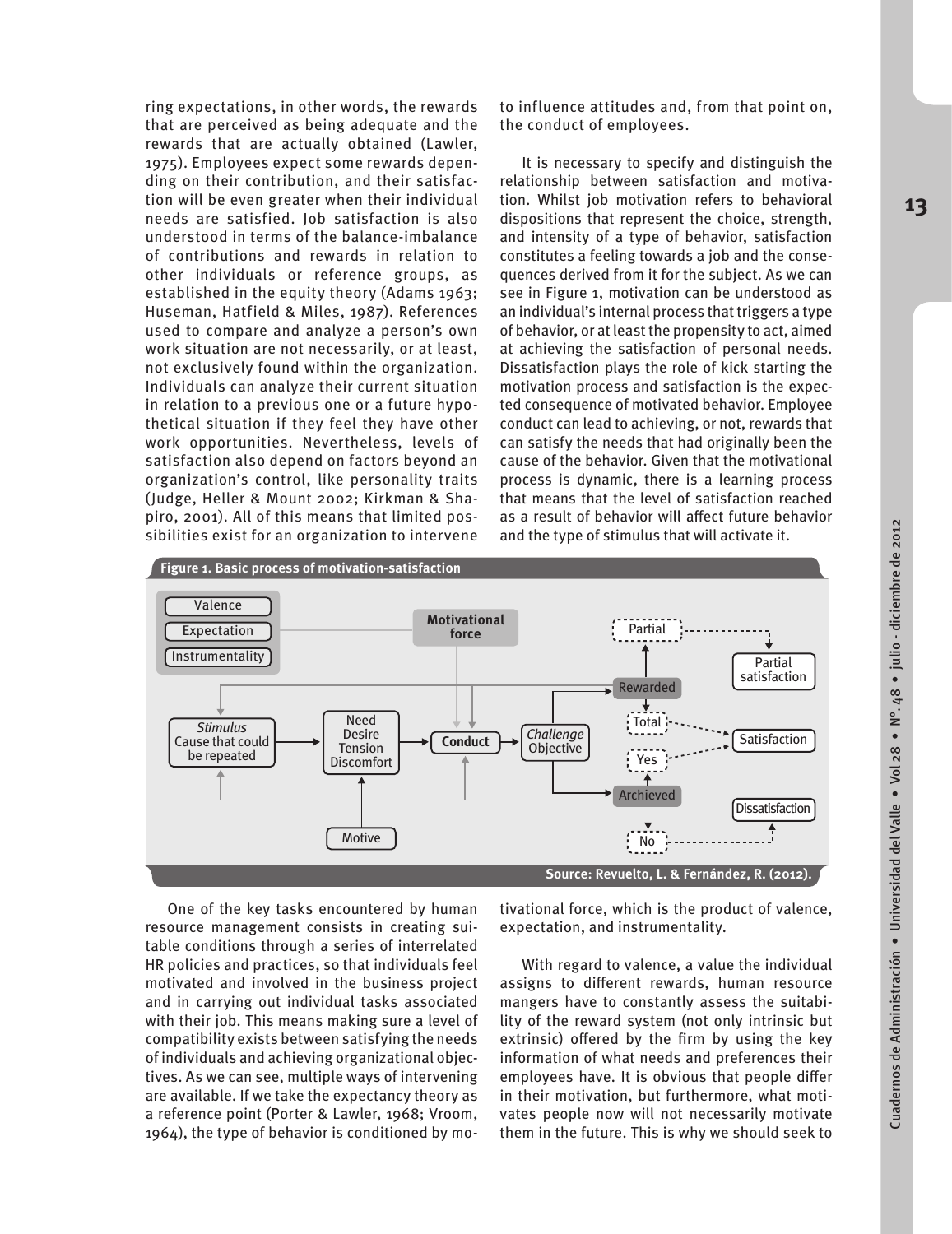discover what goals individuals wish to achieve at different stages, what are their priorities and their level of satisfaction in relation to the different dimensions of their jobs. This information is of paramount importance when introducing effective changes to the reward system.

Expectation is the subjective probability that the individual assigns to an adequate level of effort which leads to optimum performance or first-level results. Good performance will improve selfconfidence and, consequently, expectation. Given that the relationship between effort and performance depends fundamentally on an appropriate perception of the job and the skills and capabilities of the individual, different intervention possibilities exist. Firstly, job perception could be adjusted a bit more to suit organizational needs if employees could count on a precise and up-todate description of their job and responsibilities. Assigning specific objectives that enable employees to be guided towards effective behavior will also play an important role, as recommended in the goal setting theory (Latham & Yukl, 1975; Locke, 1976). In this respect, it becomes essential to provide adequate and opportune feedback to employees (Tziner Kopelman & Neomi, 1993). An open attitude to dialogue coupled with good communication and coaching skills from middle managers will be useful for this. Secondly, the skills and abilities needed to reach top-level results should be guaranteed at the beginning of the working relationship through the functions of recruitment, selection, and integration and then throughout the employee's time with the organization through training and development. All of this will ensure continued suitability between the competency profile required by the job and by the employee.

Finally, with regards to instrumentality, subjective probability connecting performance or first-level results with rewards or second-level results, it is worth pointing out the differences between intrinsic and extrinsic rewards. Intrinsic rewards, those relating to personally carrying out a task (Hakman & Oldham, 1980), can be considered self-awarding rewards. Therefore, the role of the organization is to focus, fundamentally, on the best possible bit between the needs of the individual, the determining factors posed by production processes, the general structure of the organization, and the characteristics of the job. In terms of extrinsic rewards, those received as compensation for the job, it is important for a heightened sense of equality to be perceived by the employees, not only internally but externally (Adams, 1963). For this to take place, the indispensable elements involved would be transparency in the way the organization acts, appropriate appraisal of jobs, and the existence of an objective and efficient performance assessment system.

In the following sections, we focus on identifying the needs and priorities of employees to adequately design a reward system in an organization.

#### 2.2. Needs, preferences and satisfaction

Since the conception of classical schools of thought, which considered motivation to be solely an economic matter, up to the present day, the range of factors considered potential motivators in the workplace have been gradually increasing. Maier (1963) points out how in the 1930s research already underlined the importance of non-economic factors as motivators. Currently, factors like leadership styles, opportunity to participate, employability guarantees, a professional career, possibility of training and development, the firm's own reputation, etc., have been included as relevant motivators. Therefore, in talking about a reward system, we adopt a broad concept that includes all of those factors deemed likely to have a significant impact on employee motivation.

Special attention is required in looking at intrinsic rewards, which are directly related to job content. Deci and Ryan (1987 & 1992) consider intrinsic motivation as one of the most powerful forms of motivation because it is associated with enhanced performance, willingness to engage in other tasks, improved creative thinking, better psychological and physical health, etc. An intrinsically motivating task will include clear goals, optimal challenge, and immediate feedback for noting progress (Tziner *et al*., 1993). It is also necessary to achieve intrinsic motivation so individuals believe they are competent or, at least, capable of learning what is necessary to achieve work goals with a perception of free choice and control over what they do (Deci & Ryan, 1987, 1992).

As we mentioned earlier, one of the essential functions for HRM is to design an assessment and reward system capable of aligning individual interests with those of the organization and avoiding opportunistic behavior, as proposed in the agency theory (Fama, 1991; Jensen, 1994). This system would be the main instrument upon which to rely in an effort to influence attitudes and would result in employee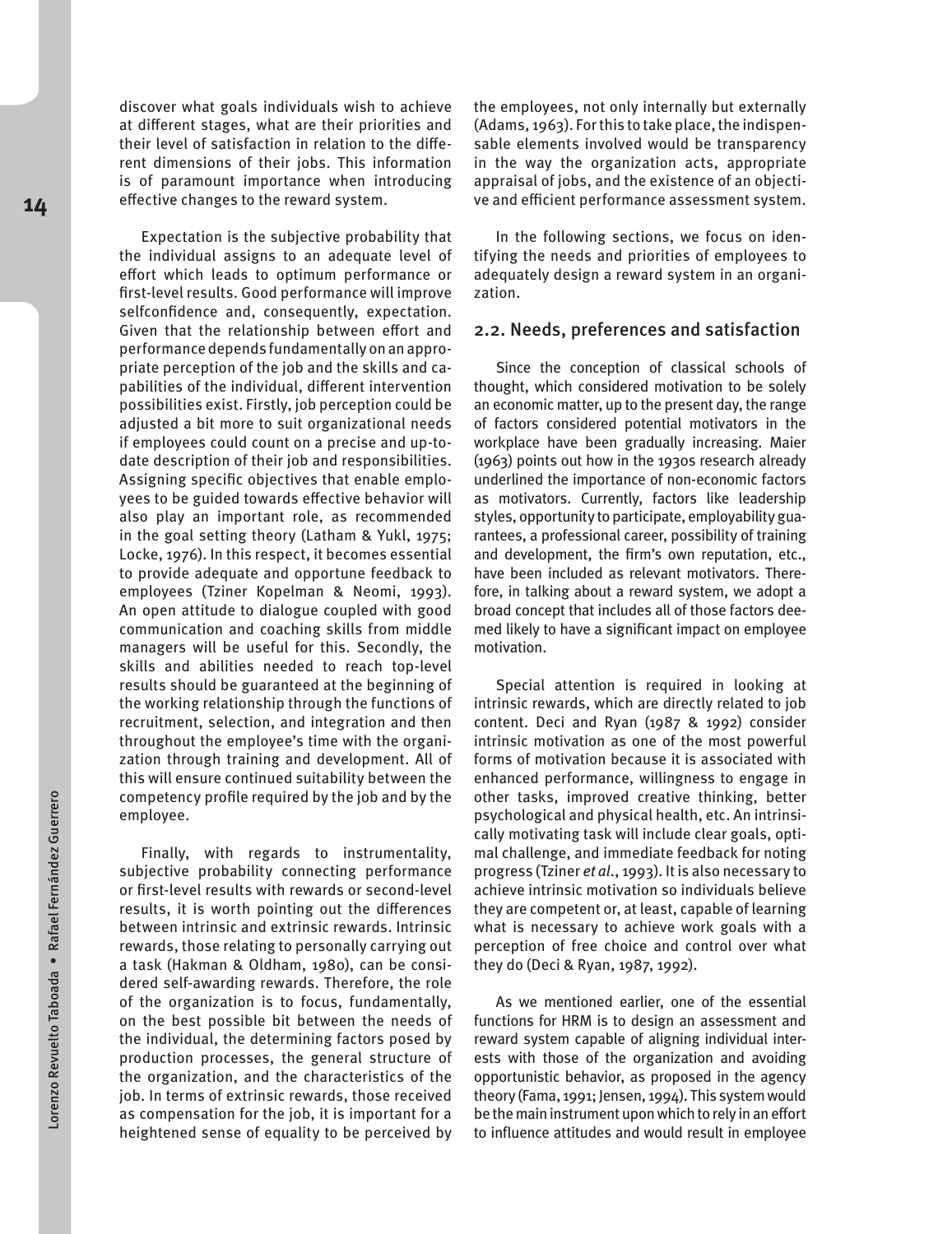**15**

conduct being directed towards productive behavior. To achieve this, a crucial factor is the regular detection and updating of the needs and priorities of employees, given that these existing differences can change, or evolve, over time when variations are seen in their expectations, values, habits, personal and family circumstances, etc. Only thus is it possible to assess the suitability of a reward system used by an organization and make the necessary adjustments.

Currently, the most commonly used method to diagnose a situation that a firm faces with regard to the motivation-satisfaction of their employees is that of job satisfaction surveys. In many cases, these surveys are based on previously validated instruments; in other instances, specifically tailored surveys are used which take into account the peculiarities of the firm, whose statistical validity and suitability are often not contrasted properly. Furthermore, these firm surveys have the disadvantage of not permitting comparison to any norms, something which is vital in the correct interpretation of the results (Saari & Judge, 2004). These surveys provide information on the level of overall satisfaction and/or with a specific factor or dimension. However, they do not offer any type of information about the relative importance of these factors for the subject. When, in some cases, surveys are conducted to analyze this relative importance, problems usually arise because the types and number of factors used do not usually coincide with the factors considered when assessing satisfaction, nor are they linked to any previous satisfaction research.

This problem is especially relevant in the sense that firms have scarce resources, so much so that they must only prioritize action for those factors or dimensions considered especially relevant for a substantial number of employees, especially if they are valuable, specific, or limited and have shown low satisfaction levels. This study, thus, proposes and seeks to validate a measuring instrument that, by using a dual measuring scale and the same set of factors, allows us to efficiently identify high-priority areas with regard to satisfaction.

## 2.3. Creating the measuring instrument

We, initially, carried out a review of the speacialized literature, placing particular emphasis on the methods used to list motivations and on the most used self-assessment questionnaires when measuring job satisfaction. When assessing job satisfaction, it is worth noting that many attempts have been made to measure this construct, some of which have been conveniently verified by using large samples of workers. In this phase, some of

the most relevant and most widely used questionnaires were looked at: the Job Descriptive Index (JDI), developed by Smith, Kendall & Hullin (1969); the Minnesota Satisfaction Questionnaire (MSQ) (Weiss, Dawis, England, & Lofquist, 1977); the Job Satisfaction Survey (JSS) (Spector, 1985); Job Diagnosis Survey (JDS) (Hackman & Oldham, 1975); the S4/82 questionnaire (Melía & Peiró, 1998). In general, these questionnaires allow measuring the main factors in job satisfaction with a high degree of reliability, except for the JDS by Hackman & Oldham (1975), which focuses on the specific characteristics of the job. To do so, the questionnaires use a large number of items ranging from the 36 found in Spector's JSS (1985) to the 100 found in MSQ by Weiss *et al*., (1977).

Regarding motivation, the Miner Sentence Completion Scale (MSCS) by Miner (1964), the Job Choice Exercise (JCE) by Stahl & Harrel (1982), the Motivation and Anxiety Performance Questionnaire (MAE) by Pelechano (1975), the Psychosocial Motivation Scale (MPS) by Fernández-Seara (1987), and the Work Motivation Scale by Tous (1993) were analyzed. In general, these scales are aimed at assessing motivation by using a specific theoretical framework. Some of them measure a process of motivation-activation (*i.e*., MPS by Fernández-Seara, 1987) or specific aspects of motivation (*i.e*., MAE by Pelechano, 1975), which assesses the motivation of achievement. Other problems stem from the scant variety of responses that some questionnaires allow and the problems faced when they are used for several groups, for example, when decision-making exercises are used as in the case of the JCE by Stall & Harrell (1982).

In addition to this review of questionnaires, a series of detailed and dynamic interviews were carried out with groups of active workers to increase our knowledge of what worries and priorities they held with regards to their employment. In total, 15 semi-structured, detailed interviews and seven group interviews were held by using groups of four to six people. All of the participants were active workers and belonged and had been working in the job for at least six months. After a discussion process in work groups by using different preliminary proposals, the final questionnaire was drawn up in April 2008, which consisted of a set of data classifying the employees, the type of job and organization and a total of 44 items categorized into the six most relevant work dimensions, as follows:

Cuadernos de Administración • Universidad del Valle • Vol 28 • Nº. 48 • julio - diciembre de 2012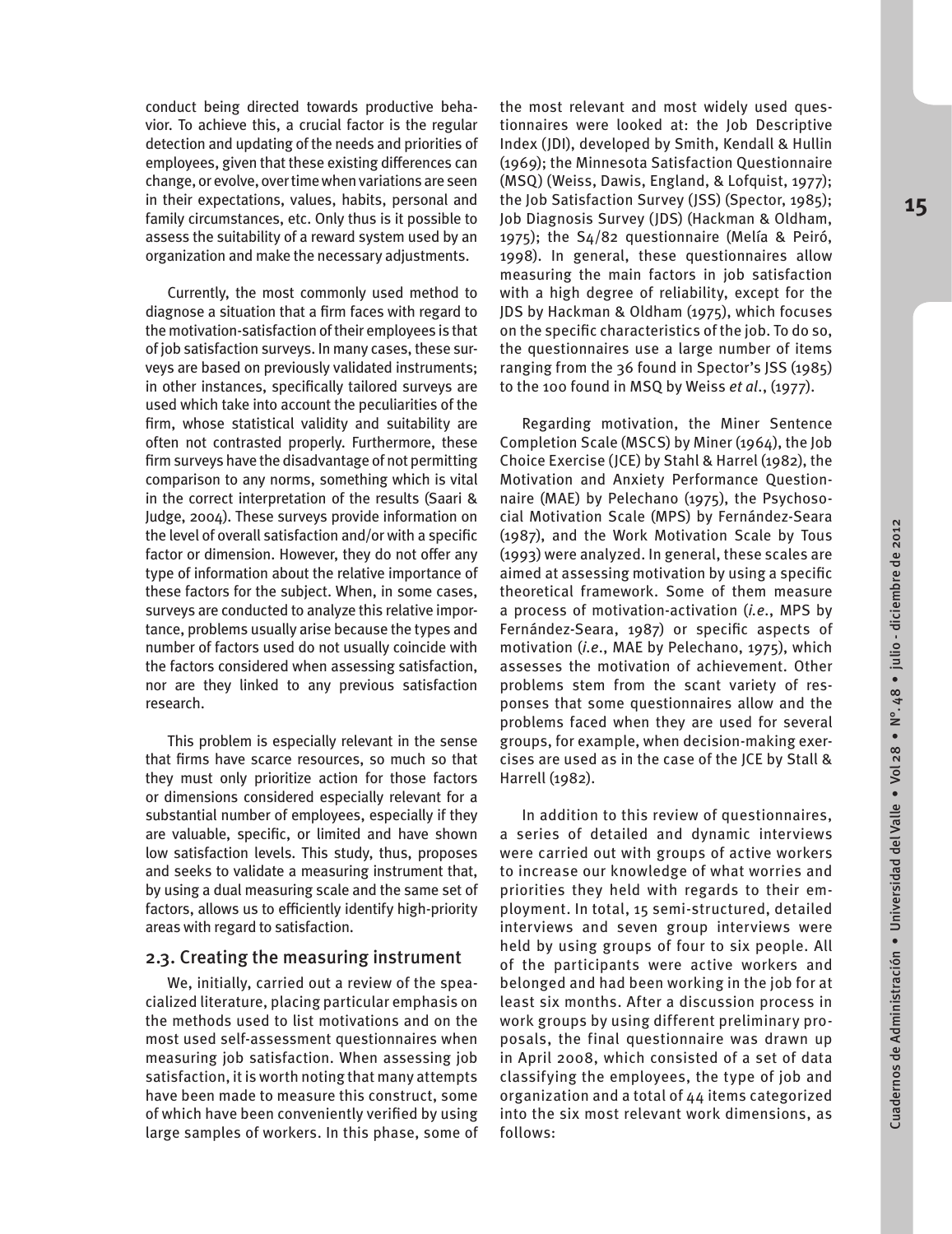1. Salary and other rewards: Seven items referring to job stability, different aspects of remuneration, incentives, social benefits, and recognition.

2. Work conditions: Seven items referring to work, safety and health conditions, physical and mental stress, the working day, holiday and special leave, and the relationship between the means used and the demand for results.

3. Possibility of personal development: Seven items listing the opportunities available for training and learning, employability, career advice, promotion, professional career and appraisal.

4. Job characteristics: Eight items relating to the amount of work and job pace, variety of tasks undertaken, importance and meaning of the job, employee's autonomy and responsibility, and feedback on the work carried out.

5. Work relationships: Seven items focusing on relationships with colleagues, superiors, subordinates and other agents, as well as focusing on the processes of communication and the resolution of conflicts.

6. The firm and management: Eight items referring to management style, leadership skills, organizational values, social responsibility, etc.

The six dimensions specified include, in essence, all of the proposals by relevant authors. A dual measuring scale was used for each and every one of the items. In the first part, interviewees must indicate the importance of each of the factors for them, taking into consideration what the job they would like to do should be like. For this area, a 5-point Likert scale was used ranging from 1, unimportant, to 5, extremely important. On the second scale, interviewees must highlight the level of satisfaction they experience in relation to those same factors in their current job. To perform this section, a 7-point Likert scale was used, starting with -3, very unsatisfied, up to +3, very satisfied. By using these scales and defining the scores received, we sought to, firstly, distinguish the importance of a particular factor for employees and, therefore, the potentially motivating aspect of this factor, as well as the satisfaction employees could feel at any given time towards these factors, which gives us an

idea of the gap between their situation and the expected or desired one. Secondly, we tried to point out that the importance of this factor can be nil or positive but it can never be negative; whereas, the level of satisfaction can indeed be negative, when work situations create feelings of pain, frustration, rejection, or uneasiness.

The use of the same range of factors across the two scales becomes extremely useful in defining personal motivation actions, as it helps us to identify where the greatest gap in job satisfaction existed among the factors considered especially relevant. Extensive opportunistic costs can be avoided by allocating resources to closing the gap in terms of satisfaction with regard to those factors of greater importance for homogeneous groups of employees in terms of satisfying personal needs. It is, therefore, worth considering the variables relating to motivational and satisfaction needs in a job, which are easy to manage and can be used to define different profiles in employees. To do this, we took into account the variables included in the questionnaires most often used, as well as the most commonly used variables in research on job satisfaction. The questionnaires related to job satisfaction were aimed, primarily, at the analysis of two types of variables, the demographic characteristics of employees and characteristics of the job context (Reiner & Zhao, 1999). Among the factors studied for the first set of variables was the relationship between the level of satisfaction and race, gender, marital status, qualifications, age, seniority, the job specifically assigned, etc. One aspect that is of special interest to us is the relationship between over-education and job satisfaction, which has been studied, among others, by Battu, Belfield & Sloane (1999). Among the latter set of variables, we analyzed the attributes of the job measured based on the Hackman & Oldham (1980) model dimensions.

Other studies have analyzed the influence of organizational variables such as empowerment (Kirkman & Rosen, 1999), work conditions for full-time, part-time, shift work, job changes, etc., (Begley & Czajka, 1993). Likewise, as we pointed out earlier, different studies have analyzed how different personality traits can affect motivation and satisfaction (Judge, Heller & Mount, 2002). Nevertheless, given the difficulties involved in analyzing them and, even more so, by using them as classification criteria in the decision-making process for a reward system, these criteria were not included. Moreover, it should be noted that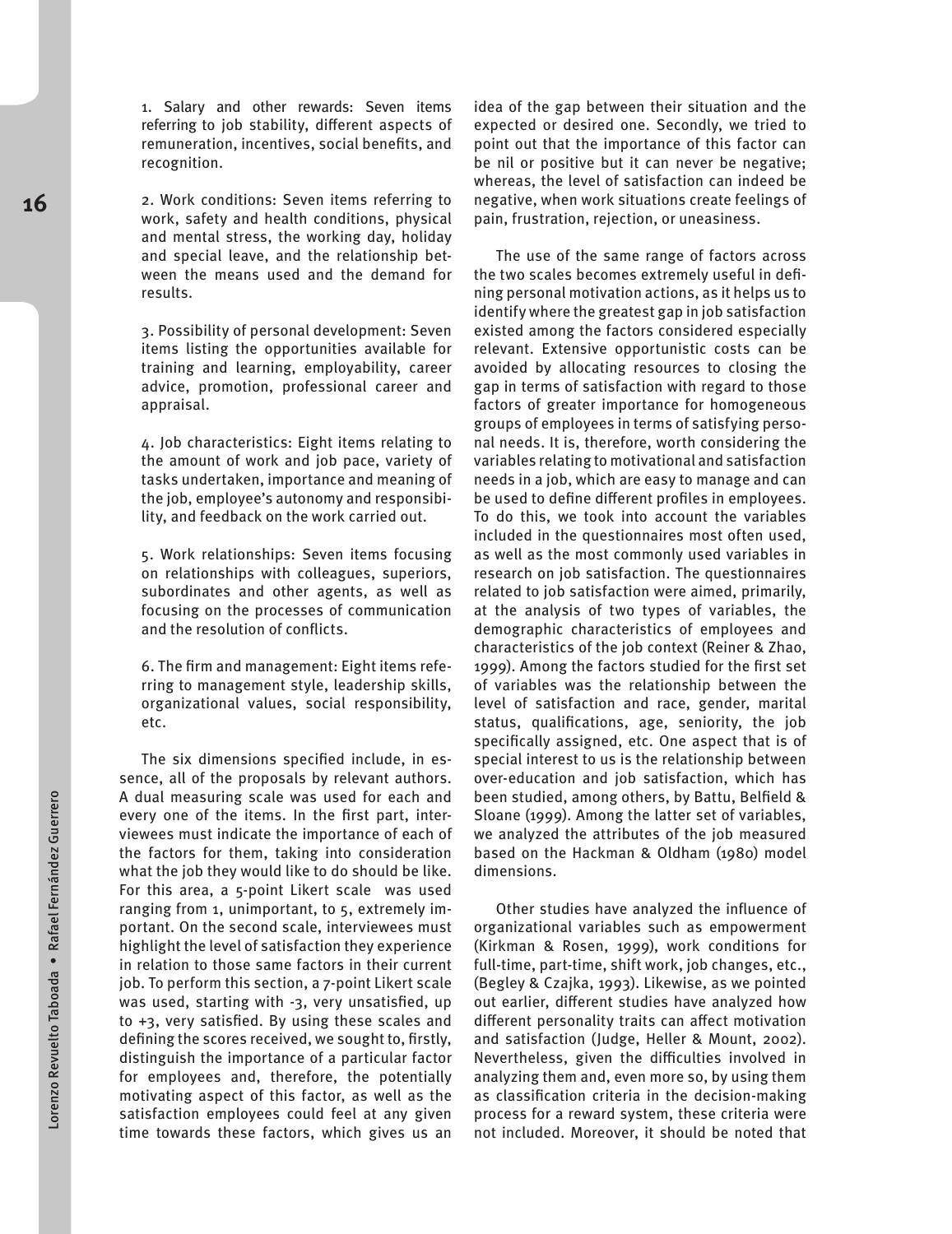none of the questionnaires reviewed included this type of variable.

Finally, the questionnaire included the following classification variables: age, sex, family situation, level of employee training, if it is their first job or not, years on the job, job title, level of training required by the job, hierarchical status, job characteristics (variety, autonomy, identity, significance, and feedback), contract type, type of timetable and over-education level, defined as the difference between the level of employee training and the training level required by the job, based on the employee's own perceptions. The size of organization and the active sector it belongs to were also included.

Lastly, as a way of assessing the predictive validity of the job satisfaction measurement in the questionnaire proposed, we included two items to analyze an employee's intention to quit. To define these items, we employed the scales used by Firth *et al*., (2004) and Siong, Mellor, Moore & Firth (2006). Employees should indicate, on a scale of one to five, the probability that they will abandon their current job and the probability that they will look for a new job within the next year. The choice of this variable is due, primarily, to the fact that the literature offers clear evidence that job satisfaction plays an important role in the intention to quit both directly, and indirectly, through its effect on organizational commitment (Firth *et al*., 2004; Siong *et al*., 2006). The second reason is that it ends up being relatively easy to measure and broad agreement has been reached on how to do it.

## 3. Methodology for validating the measuring instrument

## 3.1. Sample

To validate the questionnaire, we sought to obtain a sufficiently large group of active workers belonging to different organizations in the Region of Valencia (Spain). Eventually, we obtained 854 questionnaires, of which 801 were valid, between April and September 2008. We rejected those missing large chunks in their classification variables, those that had left more than 5 out of the 44 blanks for the factors considered, and those filled out by self-employed workers or by workers who were inactive. If we take the wage earning population of the Region as a reference, we can assume a sampling error of 3.5% with a 95% level of confidence.

Regarding the characteristics of the sample, 48.8% were men . Age ranged between 17 and 69 years, with a mean age of 37. The age groups that are more represented, for both men and women, are 25 to 35 years old and 35 to 45 years old. A total of 46.2% of them do not have dependents, 22.5% have one dependent; 18.4% have two and the rest have between three and nine. All possible training levels are represented here, but the predominant category is those who have finished high school and those with university training. Some 19.4% of the cases are in their first job and the years spent on the job ranges from a minimum of one month to a maximum of  $41$  years and  $5$  months;  $59\%$  of them are basic employees, 12.9% are technical staff, 1% occupies higher management positions, and the rest are middle-management at different levels of hierarchy. A total of 44.9% have a fixed working contract, 25% are career civil servants, and 5.8% are short-term contracts; the rest have an unstable contract or even no legal contract at all. With regards to the type of working day, 32.7% work on a fixed part-time basis, 24.5% work on a fixed intensive basis, 14.6% work flexible schedules,and the rest work in shifts or have an irregular timetable, established based on the needs of the firm. As for the size of the firm, 30% of the employees are part of firms that have more than 2,000 employees, while the rest of the sample is spread reasonably evenly between micro businesses (16%), businesses with 10 to 49 employees (18.3%), 50 to 249 employees (18.5%), and 250 to 2,000 employees (16.9%). By sector, 36.7% work in the public sector and 63.3% in the private sector. Within the private sector, 54.8% work in the service sector, 20.1% in industry, 13.4% in construction, and the remaining 11.6% in agriculture. Taking this data into account, it is worth pointing out that certain trends exist in the sample due, fundamentally, to an overrepresentation of women, higher degrees, employees between 25 and 35 years of age, and employees in the public sector and from large firms.

## 3.2. Confidence and validity

To attempt to guarantee, prior to using the questionnaire, that the sample is adequate and representative of the content it is trying to assess, *i.e.*, the validity of the content, we requested collaboration from two experts. First, we asked them to assess, without knowing the specific items to be used, if the six dimensions identified were appropriate and sufficiently comprehensible. We then provided them with the set of items so that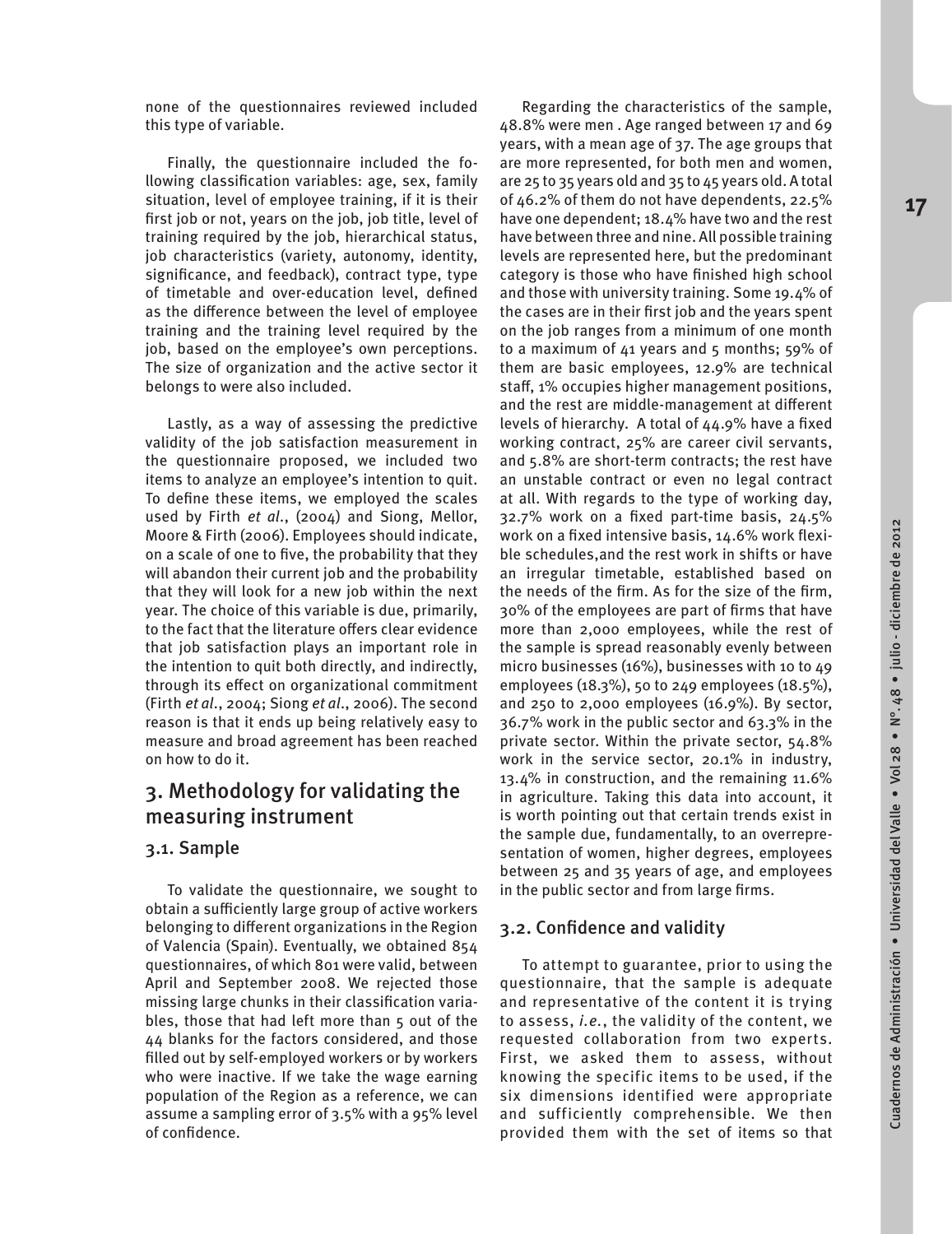they could categorize them into the six established dimensions.

To measure the internal consistency of the different scales associated with each of the six dimensions mentioned in the section above, in terms of both their importance as a motivational factor and the level of satisfaction, we used Cronbach's alpha, which gauges the internal consistency of a scale by using an average interelement correlation.

The structural validity of the different indicators was analyzed by using factor analysis. Given that each dimension is represented by between seven and eight items, which form an additional scale, these items should be strongly associated with each other. The factor analysis allows contrasting unidimensionality, which consists of checking to see if the different items show increased accumulation for any of the factors. To do so, we decided to carry out a factor analysis by using varimax orthogonal rotation, to extract the values that had a value greater than 1. The same type of analysis was applied to the 44 items on each of the scales.

To allow checking if individuals were aware that they were answering different questions in the two scales, that is to say, that the score for one item on the scale "important as motivators" and on the scale "job satisfaction" were independent, we analyzed the correlation between the correlative items on both scales, and added up the total of each of the six dimensions used and then added up the total of the variables.

The concurrent predictive validity (the predictive measurements and criteria were obtained at the same time) was verified by analyzing at what rate the level of job satisfaction constituted a good indicator of a person's intention to quit the organization. The first action was to carry out an ANOVA analysis between the groups of subjects that scored above and below average on the overall job satisfaction section. These analyses were carried out not only by using an overall score of satisfaction (the sum of all satisfaction values), but also by using a weighted overall score (each value obtained on the satisfaction scale was weighted by the value obtained by the same factor on the importance scale). A series of linear regression analyses were also carried out, with the intention to quit being used as a dependent variable and the different measurements of job satisfaction as dependent variables. In Model 1, we used the levels of satisfaction for the six dimensions that are set out in the questionnaire. In Model 2, the values obtained on the satisfaction scales were weighted by the values obtained by the factor importance scale. These analyses were carried out by using the whole sample range and then, subsequently, using the employees from the private sector. This was deemed convenient, given that public sector employees were overrepresented in the sample and, in general, they tend to show fewer dispositions to changing a job where the main attraction is job stability.

Finally, two discriminant analyses were conducted to check if the satisfaction dimensions and the weighted satisfaction dimensions were able to predict if an employee had a high or low intention to quit. Simultaneous estimation model was used, because the priority of the analysis was the right classification of individuals.

### 4. Results

The results obtained from consulting experts on the validity of the content were very satisfactory. Both experts deemed the dimensions used as adequate and sufficiently comprehensible. The percentage of agreement between the two experts was  $93.18\%$  ( $41/44$ ) and the level of agreement with the initial classification was  $95.46\%$  ( $42/44$ ) for the first expert, and 93.18%  $(41/44)$  for the second. As a consequence of these results, and following the recommendations of the experts, we changed the structure of 4 of the items initially proposed.

With regard to internal consistency, the results from Cronbach's alpha were satisfactory, not only for the ideal job dimensions but also for the job satisfaction dimensions. As noted in Table 1, the first case shows alpha values that range between a minimum of 0.865 for the "salary and other rewards" dimension and a maximum of 0.919 for the "personal development opportunities" dimension. When assessing satisfaction, the values ranged between a minimum of 0.846 in the "work conditions" dimension and a maximum of 0.935 in the "firm and management" dimension. If we take the six dimensions together, Cronbach's alpha values are 0.965 for both the motivation scale and the satisfaction scale. Taking into account that the values above 0.7 are considered adequate, the values obtained indicate a heightened internal consistency between the elements on the scales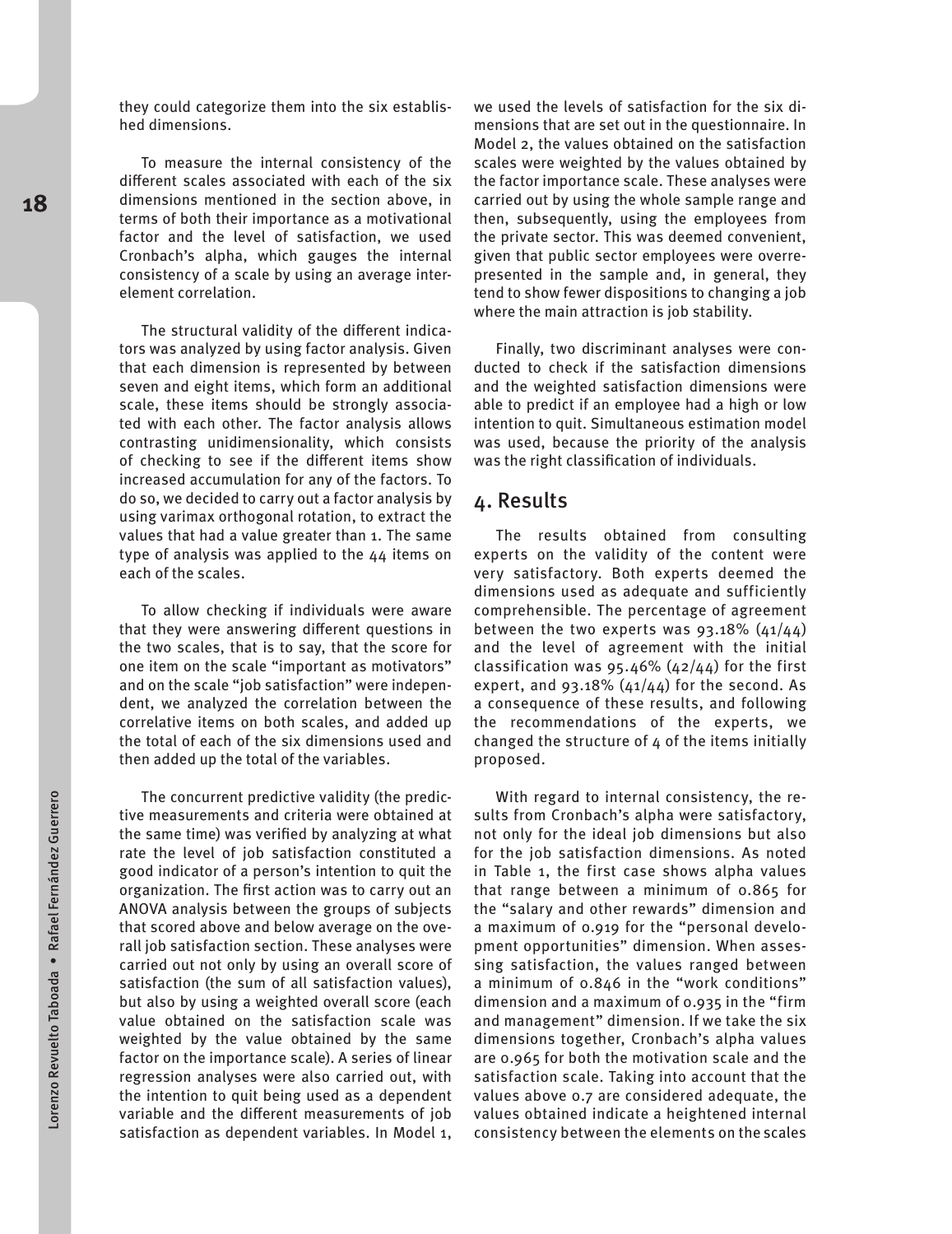analyzed. This allows us to assume that variations in the scores are attributable to the differences among the subjects, but do not necessarily imply unidimensionality of the scales, which means we can identify the factor analysis.

| Table 1. Internal consistency of the measuring scales |                                              |                                        |  |  |  |  |  |
|-------------------------------------------------------|----------------------------------------------|----------------------------------------|--|--|--|--|--|
| <b>Motivation-Satisfaction</b><br>dimensions          | <b>Importance</b><br>as<br><b>Motivators</b> | <b>Level of</b><br><b>Satisfaction</b> |  |  |  |  |  |
| Salary and other rewards                              | 0.865                                        | 0.865                                  |  |  |  |  |  |
| <b>Work conditions</b>                                | 0.866                                        | 0.846                                  |  |  |  |  |  |
| Personal development opportunities                    | 0.919                                        | 0.904                                  |  |  |  |  |  |
| Job characteristics                                   | 0.885                                        | 0.913                                  |  |  |  |  |  |
| Work relationships environment                        | 0.909                                        | 0.908                                  |  |  |  |  |  |
| The firm and the management                           | 0.916                                        | 0.935                                  |  |  |  |  |  |
| All of the dimensions together<br>. .                 | 0.965                                        | 0.965                                  |  |  |  |  |  |

Before moving on to analyzing the results from the factor analysis carried out for each of the dimensions on the satisfaction and preference scales, it is important to assess the suitability of the data in a factor model. To do this, we used the Kaiser-Meyer-Olkin (KMO) index and Bartlett's sphericity test. As noted in Table 2, the results from both tests are completely satisfactory. In all cases, the value of the KMO index is greater than 0.6, this being the minimum level for applying factor analysis. The results obtained via the Bartlett test allowed us to reject the null hypothesis of an absence of correlation with a confidence level of 0.001. The high coefficients and critical low levels of correlation matrices and the low coefficients for the anti-image correlation matrices also indicate **Source: Revuelto, L. & Fernández, R. (2012).** suitability for applying factor analysis.

| Table 2. Results from the KMO index and the Bartlett test |            |                                              |                              |                        |  |  |  |  |
|-----------------------------------------------------------|------------|----------------------------------------------|------------------------------|------------------------|--|--|--|--|
| <b>Motivation-Satisfaction dimensions</b>                 |            | <b>Importance as Motivators</b>              | <b>Level of Satisfaction</b> |                        |  |  |  |  |
|                                                           | <b>KMO</b> | <b>Bartlett (Sig.)</b>                       | <b>KMO</b>                   | <b>Bartlett (Sig.)</b> |  |  |  |  |
| Salary and other rewards                                  | 0.883      | 0.000                                        | 0.857                        | 0.000                  |  |  |  |  |
| Work conditions                                           | 0.835      | 0.000                                        | 0.780                        | 0.000                  |  |  |  |  |
| Personal development opportunities                        | 0.907      | 0.000                                        | 0.827                        | 0.000                  |  |  |  |  |
| Job characteristics                                       | 0.909      | 0.000                                        | 0.918                        | 0.000                  |  |  |  |  |
| Work relationships environment                            | 0.902      | 0.000                                        | 0.886                        | 0.000                  |  |  |  |  |
| The firm and the management                               | 0.923      | 0.000                                        | 0.908                        | 0.000                  |  |  |  |  |
| All of the dimensions together                            | 0.962      | 0.000                                        | 0.956                        | 0.000                  |  |  |  |  |
|                                                           |            | Source: Revuelto, L. & Fernández, R. (2012). |                              |                        |  |  |  |  |

For the six dimensions that refer to importance in terms of motivation, the factor analysis identified a single factor with an eigenvalue of more than 1. All of the cases on the Catell screen test show the suitable solution of a single factor. Additionally, in the six cases, the factor loadings of all of the items are heightened for that factor. For the same dimensions relating to satisfaction, the results are similar, although for the work conditions and personal development opportunities dimensions, we found two items with an eigenvalue greater than 1. Even in these two cases, if we deal with the variance explained by each factor and what is shown in the sedimentation graphs, the solution for a single factor would be acceptable.

If the results of the factor analysis are examined by taking into account the 44 items on each scale, we find a six-factor solution with eigenvalues greater than 1 for the "importance of motivators" and an eight-factor solution for the "level of satisfaction" scale. These factors do not correspond to the six factors set out for each scale. In both cases, there is a factor that has an eigenvalue which is much higher than the rest, and which explains more than 40% variability. (Table 3).

The correlation analysis carried out among the correlative items on both scales and among the sum of the variables on each of the six dimensions and the total sum of the variables also provides us with satisfactory results. The coefficient values for the Pearson correlation range, in absolute terms, from a minimum of 0.001 for variables 21A and 21B, which relate to "the way in which the merits and abilities of the employees are assessed, along with the way in which the results of the assessment are used", up to a maximum of 0.254 for variables 34A and 34B, which refer to "the quality of the relationships with other agents". The majority of the values are close to 0.1, due to excess or default. Table  $4$  shows the coefficient values for Pearson's correlation in each of the six dimensions used and for the total sum of the "importance as motivators" and "level of satisfaction" scales.

In sum, the results mentioned seem to confirm that the scales used offer a high level of internal reliability and a satisfactory structural or factor validity. These results also show us that the people surveyed are conscious of the fact that, in each scale, independent aspects are being assessed. In the first, it is the importance that a specific factor has Cuadernos de Administración • Universidad del Valle • Vol 28 • N°. 48 • julio - diciembre de 2012

Cuadernos de Administración • Universidad del Valle • Vol 28 • Nº. 48 • julio-diciembre de 2012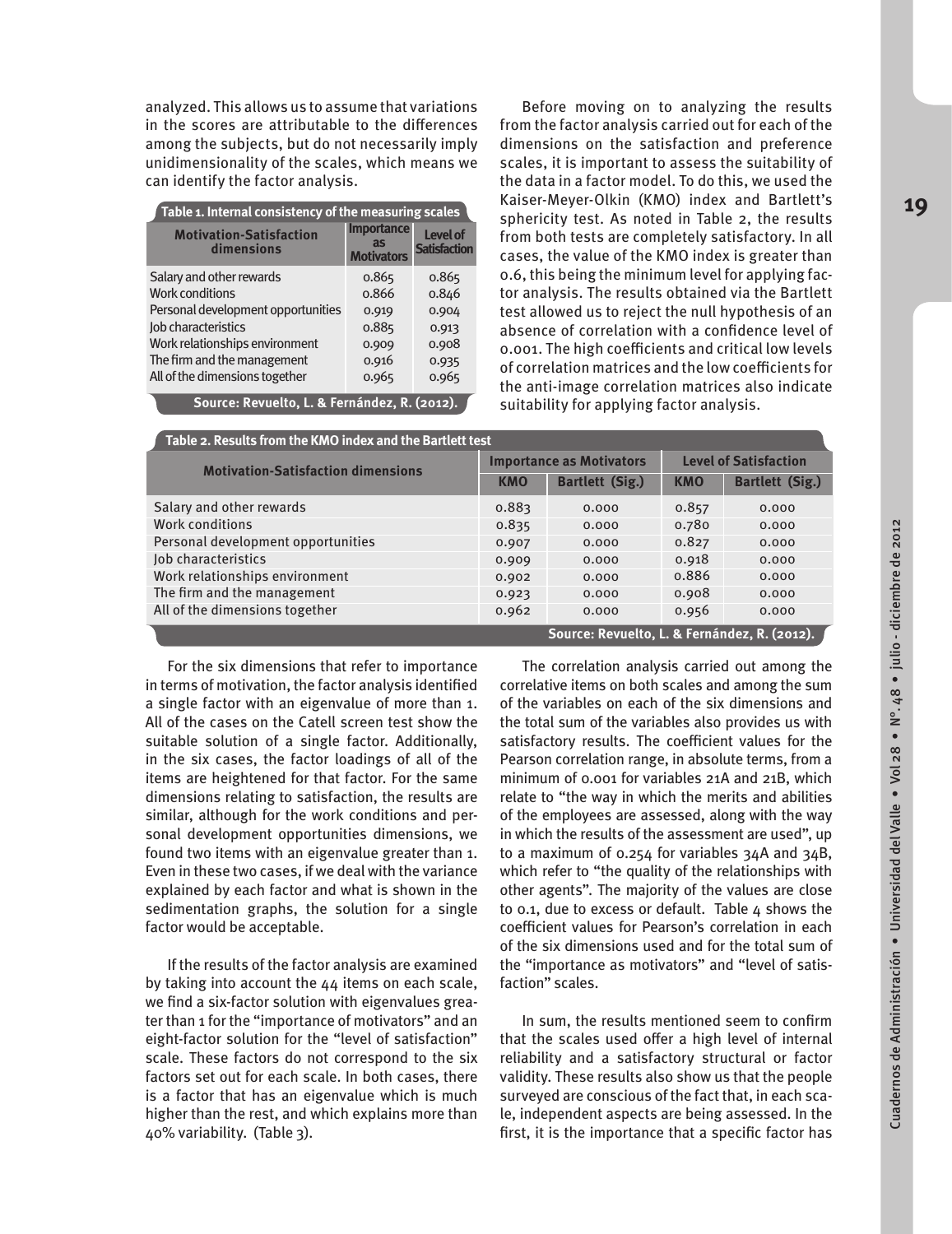| Table 3. Summary of the factor analysis results |                                                        |                                 |                                     |                              |                            |                                     |  |  |
|-------------------------------------------------|--------------------------------------------------------|---------------------------------|-------------------------------------|------------------------------|----------------------------|-------------------------------------|--|--|
| <b>Motivation-Satisfaction</b>                  |                                                        | <b>Importance as Motivators</b> |                                     | <b>Level of Satisfaction</b> |                            |                                     |  |  |
| dimensions                                      | V.A. load<br><b>Eigen</b><br>min. and max.<br>value >1 |                                 | <b>Explained</b><br><b>Variance</b> | <b>Eigen</b><br>value >1     | V.A. load<br>min. and max. | <b>Explained</b><br><b>Variance</b> |  |  |
| Salary and other rewards                        | 3.902                                                  | $0.500 - 0.852$                 | 55.738                              | 4.040                        | $0.375 - 0.894$            | 57.716                              |  |  |
| <b>Work conditions</b>                          | 3.850                                                  | $0.707 - 0.791$                 | 54.998                              | 3.653                        | $0.640 - 0.776$            | 52.186                              |  |  |
| Personal development opportunities              | 4.710                                                  | $0.784 - 0.859$                 | 67.281                              | 1.111                        | $0.088 - 0.617$            | 15.874                              |  |  |
| Job characteristics                             | 4.435                                                  | $0.607 - 0.845$                 | 55.432                              | 3.834                        | $0.042 - 0.850$            | 54.766                              |  |  |
| Work relationships environment                  | 4.517                                                  | $0.716 - 0.845$                 | 64.531                              | 1.017                        | $0.009 - 0.963$            | 15.924                              |  |  |
| The firm and the management                     | 4.986                                                  | $0.636 - 0.851$                 | 62.324                              | 4.956                        | $0.630 - 0.863$            | 61.956                              |  |  |
|                                                 | 17.700                                                 | $0.426 - 0.741$                 | 40.228                              | 4.462                        | $0.698 - 0.846$            | 63.746                              |  |  |
|                                                 | 2.949                                                  | $0.004 - 0.442$                 | 6.702                               | 5.452                        | $0.661 - 0.891$            | 68.151                              |  |  |
|                                                 | 1.804                                                  | $0.032 - 0.352$                 | 4.101                               | 17.903                       | $0.331 - 0.770$            | 40.688                              |  |  |
|                                                 | 1.724                                                  | $0.010 - 0.499$                 | 3.919                               | 2.754                        | $0.014 - 0.415$            | 6.258                               |  |  |
|                                                 | 1.615                                                  | $0.012 - 0.382$                 | 3.670                               | 2.208                        | $0.024 - 0.565$            | 5.018                               |  |  |
|                                                 | 1.179                                                  | $0.004 - 0.404$                 | 2.680                               | 2.133                        | $0.003 - 0.497$            | 4.848                               |  |  |
|                                                 |                                                        |                                 |                                     | 1.734                        | $0.000 - 0.342$            | 3.942                               |  |  |
|                                                 |                                                        |                                 |                                     | 1.312                        | $0.031 - 0.376$            | 2.981                               |  |  |
|                                                 |                                                        |                                 |                                     | 1.284                        | $0.001 - 0.431$            | 2.919                               |  |  |
|                                                 |                                                        |                                 |                                     | 1.136                        | $0.005 - 0.446$            | 2.582                               |  |  |
| Source: Revuelto, L. & Fernández, R. (2012).    |                                                        |                                 |                                     |                              |                            |                                     |  |  |

in motivation, and in the second, it is the current level of satisfaction with this same aspect, with the answers on both scales being independent.

| Table 4. Pearson coefficients correlation    |                                                 |  |  |  |  |  |
|----------------------------------------------|-------------------------------------------------|--|--|--|--|--|
| dimensions and total                         |                                                 |  |  |  |  |  |
| <b>Motivation-Satisfaction</b><br>dimensions | <b>Pearson Correlation</b><br><b>Co. Values</b> |  |  |  |  |  |
| Salary and other rewards                     | 0.073                                           |  |  |  |  |  |
| <b>Work conditions</b>                       | 0.099                                           |  |  |  |  |  |
| Personal development opportunities           | 0.081                                           |  |  |  |  |  |
| Job characteristics                          | 0.241                                           |  |  |  |  |  |
| Work relationships environment               | 0.177                                           |  |  |  |  |  |
| The firm and the management                  | 0.148                                           |  |  |  |  |  |
| SUM of total variables 6 dimensions          | 0.129                                           |  |  |  |  |  |
| Revuelto, L. & Fernández, R. (2012).         |                                                 |  |  |  |  |  |

With regard to the predictive validity of the motivation-satisfaction scale, it is worth highlighting that the ANOVA analysis carried out to check if significant differences existed in a person's intention to quit, among those subjects who showed overall satisfaction levels greater or less than the average, produced significant results (sig. 0.000) not only when the overall satisfaction measurement was used but also when satisfaction level was weighted by the importance given to any item. The results seem to confirm the existence of a negative relationship between satisfaction and intention to quit (Table 5 y Table 6).

| Table 5. Summary of linear regression model 1 |                |                             |                            |                                    |                  |     |                 |                        |                          |
|-----------------------------------------------|----------------|-----------------------------|----------------------------|------------------------------------|------------------|-----|-----------------|------------------------|--------------------------|
|                                               |                |                             |                            | <b>Statistical change</b>          |                  |     |                 |                        |                          |
|                                               | R <sup>2</sup> | R <sup>2</sup><br>corrected | <b>Estimation</b><br>error | <b>Change in</b><br>R <sup>2</sup> | <b>Change in</b> | gl1 | gl <sub>2</sub> | Sig. Change<br>$\ln F$ | Durbin-<br><b>Watson</b> |
| .407 <sup>a</sup>                             | .166           | .158                        | 2.261                      | .166                               | 21.832           |     | 659             | .000                   | 1.826                    |

*a. Predictive variables: (Constant), V1a7B, V8a14B, V22a29B, V15a21B, V30a36B. 37a44B. b. Dependant variable: total score ITQ 1 and 2*

**Source: Revuelto, L. & Fernández, R. (2012).**

| Table 6. Summary of linear regression model 2 |                |                             |                            |                                    |                  |                 |         |                    |                          |
|-----------------------------------------------|----------------|-----------------------------|----------------------------|------------------------------------|------------------|-----------------|---------|--------------------|--------------------------|
|                                               |                |                             |                            | <b>Statistical change</b>          |                  |                 |         |                    |                          |
| R                                             | R <sup>2</sup> | R <sup>2</sup><br>corrected | <b>Estimation</b><br>error | <b>Change in</b><br>R <sup>2</sup> | <b>Change in</b> | gl <sub>1</sub> | $g_{2}$ | <b>Sig. Change</b> | Durbin-<br><b>Watson</b> |
| .413 <sup>a</sup>                             | .171           | .163                        | 2.267                      | .171                               | 21.395           |                 | 624     | .000               | 1.840                    |

*a. Predictive variables: (Constant), V1a7AB, V8a14AB, V22a29AB, V15a21AB, V30a36AB, V37a44AB. b. Dependant variable: total score ITQ 1 and 2*

**Source: Revuelto, L. & Fernández, R. (2012).**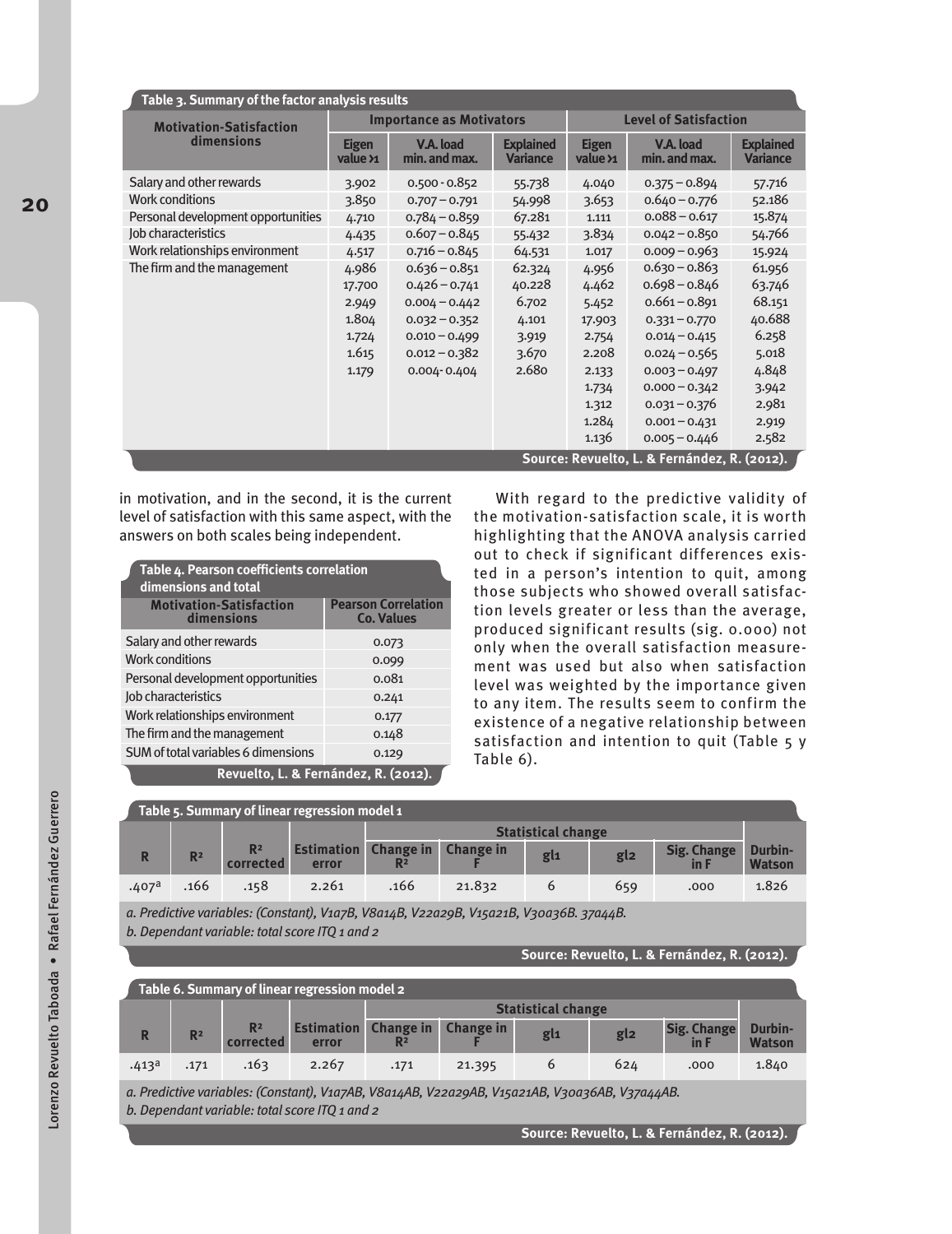Cuadernos de Administración • Universidad del Valle • Vol 28 • N°. 48 • julio - diciembre de 2012

Cuadernos de Administración • Universidad del Valle • Vol 28 • Nº. 48 • julio - diciembre de 2012

Secondly, the linear regression models yielded some positive results, above all, when the level of satisfaction was weighted with the importance assigned to each factor used. In Model 1 (Table 5), which uses the satisfaction scores obtained in the six dimensions of the questionnaire as the independent variables, the percentage of explained variance is 16.6% (15.8% if we use the corrected  $\mathsf{R}^2$ ) and the F statistic indicates that the relationship is significant (sig. 0.000). The coefficients of all the independent variables are, as expected, negative, although only those for the first three dimensions (salary and other rewards, work conditions, and personal development opportunities) can be considered as particularly different to zero. With Model 2 (Table 6), which uses the six weighted dimensions of satisfaction (satisfaction values are weighted by importance values in each factor of the scales), the results improve slightly. Therefore, the explained variance is 17.1% (16.3% if we use the corrected  $\mathsf{R}^2$ ) and the F statistic shows that the relationship is significant (sig. 0.000). As with Model 1, all of the coefficients are negative but only those from the first three dimensions were significant. When only employees from the private sector were considered, the percentage of explained variance increases to 22.3% when the satisfaction dimensions are applied, and 22.8% with the weighted dimensions of satisfaction. This is coherent, given that the main attraction of public employment is mainly based on stability and good basic pay, which is why it may be difficult to relinquish and it normally attracts people who have a great aversion to risk.

Therefore, these results demonstrate that the scale of satisfaction used has a predictive value in relation to the intention to quit, and that its ability to predict slightly increases when we take into account the importance that employees grant to the different factors included in the scales. The results do not show any significant relationship among job characteristics, the working relationship environment and questions related to management styles, values, etc., with employees' turnover intention. This result might be due to multicolinnearity problems. Even though correlation between measures of the same dimensions of the questionnaire are, in general, higher than correlations between measures of different dimensions, this is not true in all cases, then dimensions are correlated and predictors (dimensions) that explain a higher percentage of variance could be statistically neutralizing other dimensions.

Results of discriminant analysis performed gave positive results. In both cases, with satisfaction dimensions and with weighted satisfaction dimensions, Wilks' lambda indicates the significance of the discriminant function (sig. 0.000). The canonical correlation suggests that the model explains more than 60% of the variation in the grouping variable in both cases. In the first case, the cross-validated classification showed that overall 85.1% of the cases were correctly classified. Using the weighted satisfaction dimensions results slighltly improve because, in this case, 88.6% of cases were correctly classified.

## 5. Conclusions

It is considered a fact that individuals differ in their necessities and, therefore, show different preferences with regard to the characteristics of their jobs and the rewards that go with them. It is also obvious that the level of job satisfaction for employees comes from a whole range of different aspects related to their job, in such a way that they may be very satisfied with some aspects, moderately satisfied with others, and completely unsatisfied with a third set of aspects. Furthermore, priorities, as well as satisfaction levels, can change over time due to different internal and external factors within the organization as can the individual's learning curve.

Employee surveys, used effectively, can be very effective in improving employee attitudes and producing an organizational change, which can improve performance and competitiveness. By measuring the different facets of job satisfaction, managers can obtain a wider picture of their specific strengths and weaknesses in connection to an employee's job satisfaction, especially when they compare this with industry or national norms and use it to correctly re-design their appraisal and reward systems in a broad sense, including job descriptions, leadership styles, etc. The double measuring scale put forward seeks to offer an alternative so that this type of research can be carried out efficiently, in such a way that HR practitioners can make appropiate decisions to maximize the use of the resources available and any organizational changes that need to be made.

The results obtained through the process of validating the questionnaire enables us to conclude that the measuring scales used to assess the importance that employees assigned to particular motivational factors, as well as how to measure the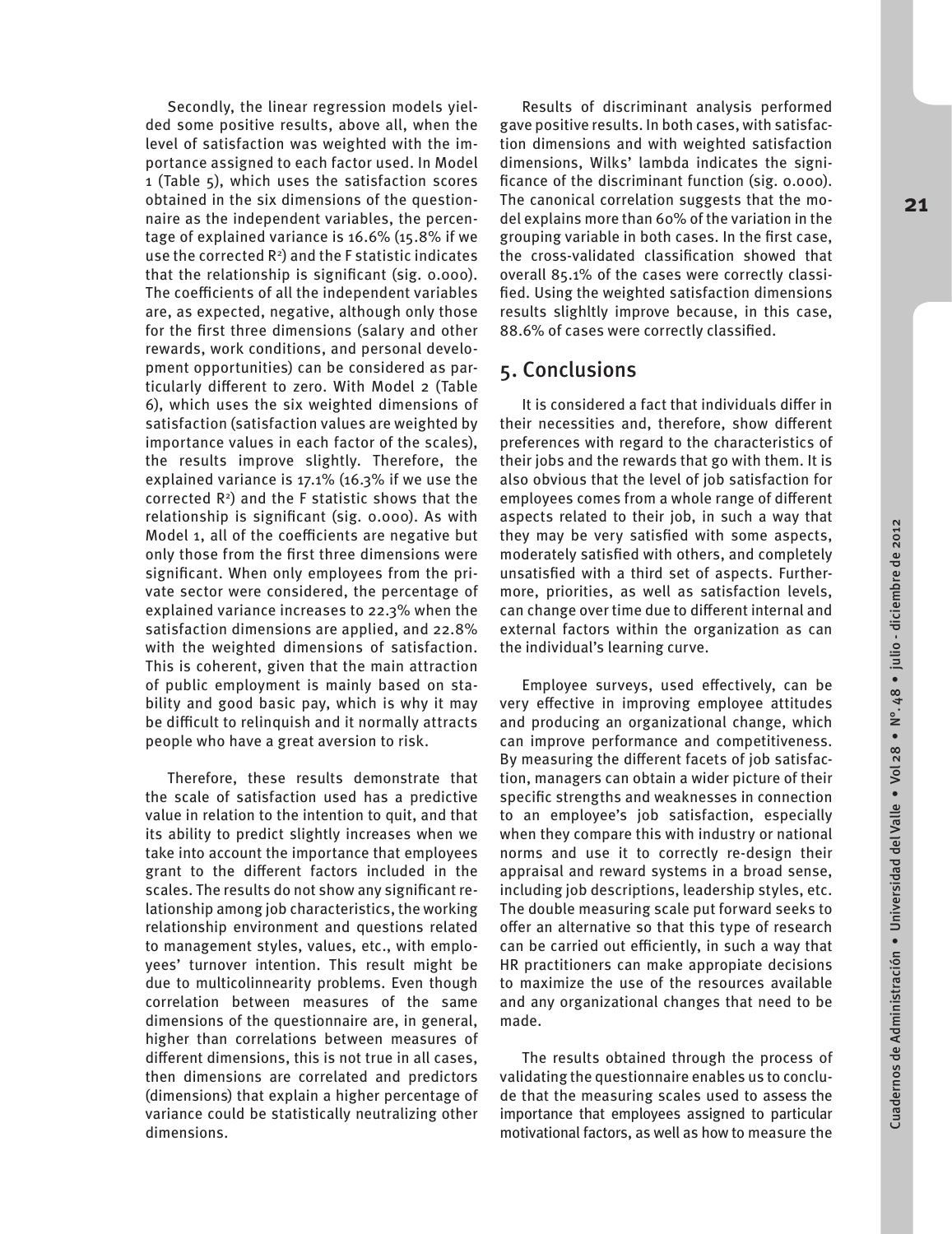current level of satisfaction for these same factors, presented a high level of internal reliability and a satisfactory structural or factor validity. It also indicates that the employees surveyed are conscious of the fact that each scale was assessing different questions and that the results for both scales were independent. Finally, we have been able to determine that the model presents considerable predictive validity with regards to the intention to quit, as the theory predicted, and it has been contrasted in numerous other studies. Furthermore, the predictive ability in job satisfaction with regard to turnover increases slightly when we put the different satisfaction factors in order of their importance to the employees surveyed.

Taking all of this into account, we believe that the questionnaire meets the necessary requirements to permit its use, not only as a research tool but, even more importantly, as a tool that enables HR practitioners to make satisfactory decisions when it comes to re-designing reward systems in their organizations; a reward system, which is widely understood, which answers questions related to salaries, incentives, basic working conditions, factors such as job descriptions and content, leadership styles, participation opportunities, guarantee of employment, professional careers, personal training and development opportunities, etc.

Measuring the importance of each motivational factor and satisfaction levels for each employee, allows the high priority areas where action is required to be detected by using both measurements simultaneously or by weighting satisfaction levels by the importance of each of the factors used. In this respect, the priority that should be attached not only to a situation of need or dissatisfaction in relevant areas by different groups within the firm but also the value, specificity and shortage of human capital that each of these groups has is well worthy of note.

In terms of the limitations of the study, as well as a pointer for future research, several questions need highlighting. First, the sample shows significant trends that were previously discussed in an earlier section. The sample was also limited to a very specific geographical area and provides little information on the specific sectors to which the firms belong. This can make using these results difficult in the future as a standard reference point by which to compare results obtained from different firms or places.

Furthermore, the predictive validity of the model has only been contrasted against the intention to quit, and without having taken into account other factors that could influence a person's disposition to quit a firm. Consequently, we will attempt, in future research, to correct these deficiencies by trying to validate a broader predictive ability in the model and improve the samples used. We also plan to use structural equation models to improve construct validity analysis. Similarly, we would like to establish profiles which are more or less homogeneous with regards to the needs or levels of satisfaction levels of employees, so that it will help HR managers to adapt their reward systems to the personal characteristics of the job, as well as make them sufficiently appealing to ensure they attract and retain the talent they need to achieve organizational goals.

## 7. Acknowledgments

We must thank most especially Mr. Tomás Llopis Gonzalez, Assistant Professor at Universidad de Valencia, for his support and encouragement. We also wish to thank warmly the students of Human Resource Management and Organizational Design who, through their help and their work, have enabled us to bring this project to fruition.

## 8. References

- Adams, J.S. (1963). Toward an understanding of inequity, *Journal of Abnormal and Social Psychology,* 67 (5) (pp. 422-436).
- Bacharach, S.B., Bamberger, P. & Conley, S. (1991). Work-home conflict among nurses and engineers: Mediating the impact role stress on burnout and satisfaction at work. *Journal of Organizational Behavior*, 12 (1) (pp. 39-53).
- Battu, H., Belfield, C.R. & Sloane, P.J. (1999). Over-education among graduates: a cohort view. *Education Economics*, 7(1) (pp. 21-38).
- Begley, T. & Czajka, J. (1993). Panel analysis of the moderating effects of commitment on job satisfaction, intent to quit, and health following organizational change. *Journal of Applied Psychology*, 78 (4) (pp. 552-556).
- Blau, G. (1993). Further exploring relationship between job search and voluntary individual turnover. *Personnel Psychology*, 46 (2) (pp. 313-330).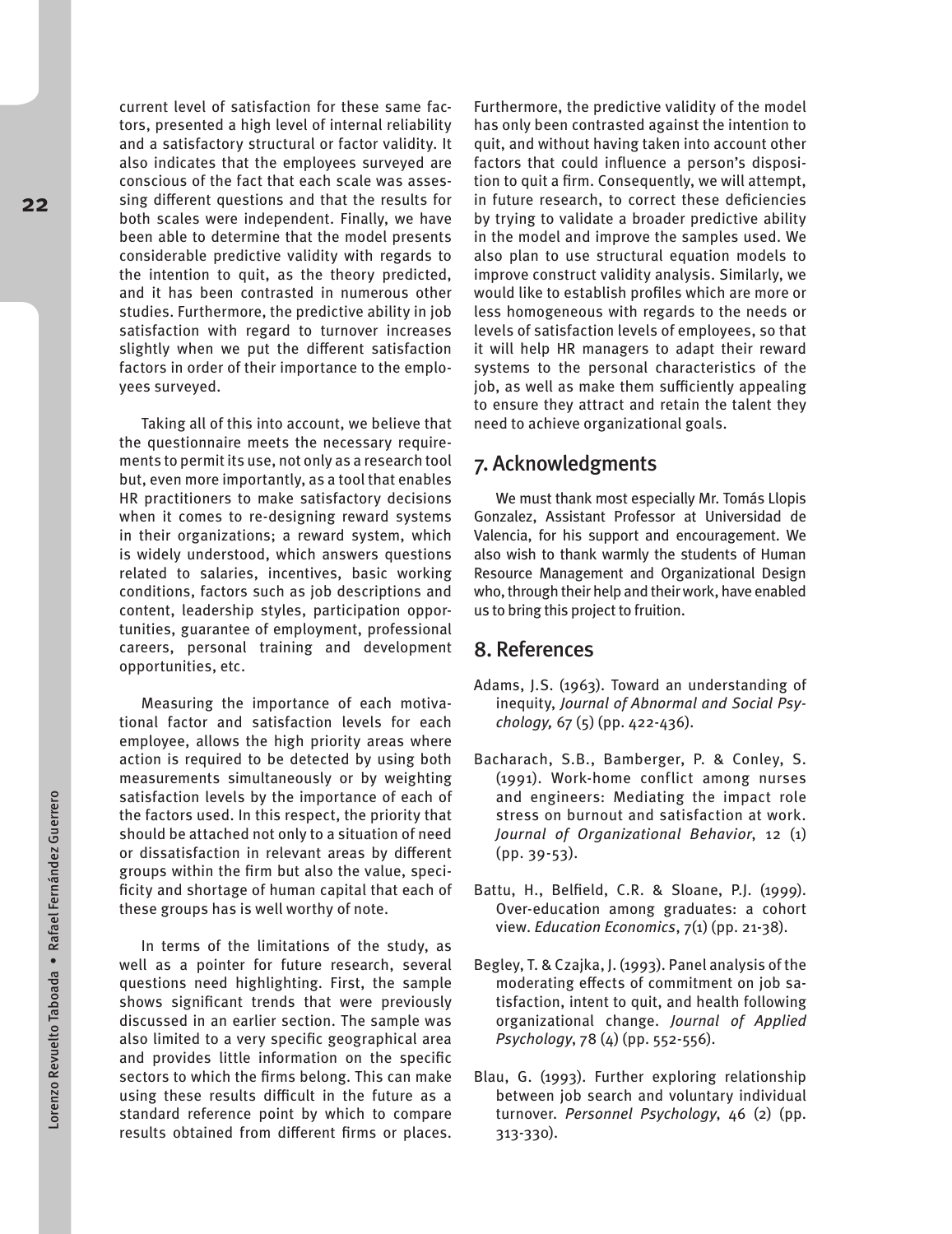- Bluedorn, A.C. (1982). A unified model of turnover from organizations. *Human Relations*, 35 (2) (pp. 135-153).
- Brown, A. & Mitchell, T. (1993). Organizational obstacles: Links with financial performance, customer satisfaction, and job satisfaction in a service environment. *Human Relations*, 46 (6) (pp. 725-757).
- Clegg, C.W. (1983). Psychology of employee lateness, absence, and turnover: a methodological critique and an empirical study. *Journal of Applied Psychology,* 68 (1) (pp. 88-101).
- Dalton, D. & Mesch, D. (1991). On the extent and reduction of avoidable absenteism: An assesment of absence policy provisions. *Journal of Applied Psychology*, 76 (6) (pp. 810-817).
- Deci, E.L. & Ryan, R.M. (1987). The support of autonomy and the control of behavior. *Journal of Personality and Social Psychology,* 53 (6) (pp. 1024-1037).
- Deci, E.L. & Ryan, R.M. (1992). The initiation and regulation on intrinsically motivated learning and achievement. In: Boggiana, A.K. & Pittman, T.S. (Eds.). *Achievement and motivation*. New York, USA: Cambridge University Press (pp. 9-36).
- Fama, E. (1991). Time, salary, and incentives payoffs in labor contracts. *Journal of Labor Economics*, 9 (1) (pp. 25-44).
- Fernández Seara, J. (1987). M.P.S. *Escala de motivaciones psicosociales*. Madrid, España: TEA Ediciones.
- Firth, L., Mellor, D.J., Moore, K.A. & Loquet, C. (2004). How can managers reduce employee intention to quit? *Journal of Managerial Psychology*, 19 (2) (pp. 170-187).
- Fosam, E.B., Grimsley, M.F.J. & Wisher, S.J. (1998). Exploring models for employee satisfaction: with particular reference to a police force. *Total Quality Management*, 9 (2-3) (pp. 235-247).
- Greenhaus, J.H. & Beutell, N.J. (1985). Sources of conflict between work and family roles. *Academy of Management Review*, 10 (1) (pp. 76-88).
- Hackman, J.R. & Oldham, G.R. (1980). *Work redesign*. Reading, USA: Addison-Wesley.
- Hackman, J.R. & Oldham, G.R. (1975). Development of the job diagnostic survey. *Journal of Applied Psychology*, 60 (2) 1 (pp. 59-170).
- Huseman, R.C., Hatfield, J.D. & Miles, E.W. (1987). A New perspective on equity theory: The equity sensitivity construct. *Academy of Management Review,* 12 (2) (pp. 222-234).
- Jensen, M. (1994). Self-interest, altruism, incentives and agency theory. *Journal of Applied Corporate Finance*, 7 (2) (pp. 40-45).
- Jex, S.M. & Gudanowski, D.M. (1992). Efficacy beliefs and work stress: An exploratory study. *Journal of Organizational Behavior*, 13 (5) (509-517).
- Jones, M.D. (2006). Which is a better predictor of job performance: Job satisfaction or life satisfaction? Journal *of Behavioral and Applied Management,* 8 (1) pp. 20-42).
- Judge, T.A. Heller, D. & Mount, M.K. (2002). Five factor model of personality and job satisfaction: A meta-analysis. *Journal of Applied Psychology*, 87 (3) (pp. 530-541).
- Kirkman, B.L. & Rosen, B. (1999). Beyond self-management: Antecedents and consequences of team empowerment. *Academy of Management Journal*, 42 (1) (pp. 58-74).
- Kirkman, B.L. & Shapiro, D.L. (2001). The impact on job satisfaction and organizational commitment in self-managing work teams: The mediating role of employee resistance. *Academy of Management Journal*, 44 (3) (pp. 557-569).
- Latham, G. & Yukl, G.A. (1975). A review of research on the application of goal setting in organizations. *Academy of Management Journal*, 18 (4) (pp. 824-845).
- Lawler, E.E. (1975). *Motivation in work organizations*. Monterrey, México: Brooks.
- Lee, C., Ashford, S.J. & Bobko, P. (1990). Interactive effects of type a behavior, and perceived control on worker performance, job satisfaction, and somatic complaints. *Academy of Management Journal*, 33 (4) (pp. 870-881).
- Locke, E.A. (1976). The nature and causes of job satisfaction. In: Dunnette, M.D. (Ed.). *Handbo-*